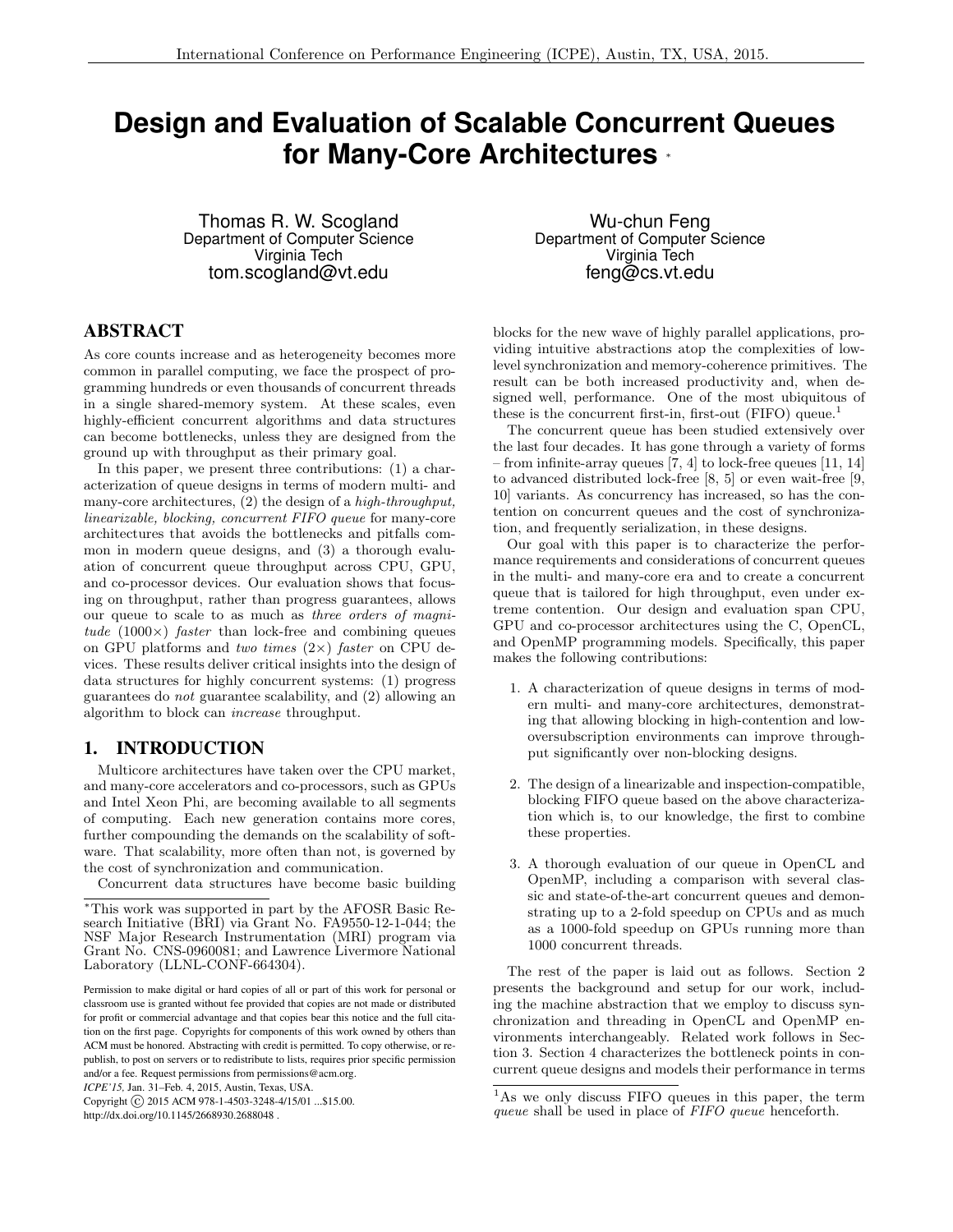of the atomic-operation throughput of many-core architectures. Section 5 presents the design of our queue and its three interfaces while Section 6 discusses linearizability [7]. Section 7 presents our experimental setup and benchmarks while Section 8 presents the results of our experiments. Section 9 presents concluding remarks and future work.

## 2. BACKGROUND

In order to discuss the properties of our target architectures in a uniform manner, we first present our abstraction of the concurrency and memory model that we use across devices. This section discusses the abstraction that we employ in this paper in order to discuss OpenMP on CPUs and OpenCL on CPUs, GPUs and co-processors all interchangeably, along with our microbenchmark evaluation of atomic operations that make this possible across each architecture.

#### 2.1 Threading Abstraction

While the threading models of OpenMP and OpenCL are significantly different, they can be reconciled. An OpenCL kernel runs a set of work-groups, each consisting of workitems or, as they are sometimes unfortunately misnamed "threads." We exclusively use the term "work-item" to refer to these throughout this paper. Work-items are usually a single lane of a vector computation, rather than an independent thread of control. In OpenMP, there is no observable equivalent to the work-item, though a single iteration of a loop parallelized by an omp simd directive would be closest.

OpenCL does have an equivalent to the OpenMP thread however, but its interpretation changes from device to device. In NVIDIA GPUs, one thread is a "warp," composed of 32 work-items. In AMD GPUs, a thread is a "wavefront" of 32 or 64 work-items. When run on CPUs, work-items may be either operating system threads or individual lanes of vector calculations as on GPUs. For common CPUs, this means each thread may be composed of one to eight workitems. The width of the thread-equivalent used in a compiled kernel in OpenCL can be reliably determined based on the OpenCL 1.1 kernel work group info property "preferred work group size multiple," which is what we use in our implementations. To establish consistent terminology, we use the term thread to refer to OpenMP threads on the CPU and Xeon Phi or independent groups of work-items in OpenCL. Work-items within a thread must execute in lockstep. It is unsafe for more than one work-item in a thread to interact with a concurrent data structure simultaneously. When a thread accesses any queue in this paper, only one work-item is active.

The additional wrinkle is that OpenCL has no mechanism to get the number of threads that actually run concurrently. While a user can request any number of threads, the number that run concurrently can be anywhere from one to the requested number. We add counters as depicted in Figure 1 to all benchmarks to count the number of threads that exist before the first thread finishes execution, which is a reliable upper bound on the number of concurrent working threads regardless of the behavior of the OpenCL runtime.

## 2.2 Memory Model

CPU models like OpenMP depend on cache-coherent shared memory for correctness. The OpenCL standard does not provide a sufficiently strong coherence model or a memory flush that can be used to implement one. The stanvoid test(unsigned \*num\_threads, unsigned \*present){ if(atomic\_read(num\_threads) != 0) return; atomic\_fetch\_and\_add(present,1); run\_benchmark(); atomic\_compare\_and\_swap(num\_threads, 0, atomic\_read(present)); }

Figure 1: Design of concurrency detection in OpenCL benchmarks

dard states that "there are no guarantees of memory consistency between different work-groups executing a kernel [1]." Writes in different work-groups are only guaranteed to be synchronized at the end of a kernel, and are thus available in subsequent kernels. The standard specifically allows writes to global memory to never become visible to other workgroups within a single kernel.

The exception is atomic operations, available since OpenCL 1.1, which are guaranteed to be visible and coherent across work-groups within a kernel as long as all work-groups are executing on the same device. Thus, every write and every read to global memory that is shared between work-groups must be atomic to ensure correctness in OpenCL. In practice, some OpenCL devices support a more coherent memory model than this, but it is not required and several architectures do not. For example, NVIDIA GPUs present a weak coherence model, but offer a fence/flush through the PTX instruction membar.gl, but this is not standard OpenCL and must be used carefully. AMD GPUs have similar instructions at the ISA level but inline assembly only accepts the intermediate CAL language, which has no equivalent.

For consistency, we express all algorithms as a set of abstract atomically coherent instructions. In OpenCL, all operations are implemented with explicit atomic intrinsics, including load and store, to maintain coherence. In the CPU implementation, atomic reads and writes are standard load and store instructions, while fetch-and-add (FAA) and compareand-swap (CAS) use the sequentially consistent memory ordering. The algorithm does not intrinsically require that the ordering be that strong, using the relaxed model on increments with matching acquire and release on reads and exchanges would be sufficient. We use the stronger consistency model because it is the default in OpenCL 2.0 and the only model exposed in OpenCL 1.2, which we used to implement our non-CPU device tests.

#### 3. RELATED WORK

Concurrent queues have been studied for decades, nearly as long as computers with multiple computational units have existed to run them. We will elide some of the early history and refer the reader to the surveys provided by the papers referenced below, especially the Michael and Scott [11] survey, which provides significant discussion of early designs.

Array queues. The array queue proposed by Gottlieb et al. [4] in 1983 is notable for scaling near-linearly to 100 cores in simulation at the time. The Gottlieb queue can scale to as many threads as the hardware can run concurrently due to the use of a a pair of counters to select a location and fine-grained locking on each location in the queue. Unfortunately, however, the Gottlieb queue has been proven to be non-linearizable [2] due to the counters, which can cause the queue to appear empty or full spuriously. Orozco et al. [13] present two related array queues called the Circular Buffer Queue (CB-Queue) and the High-Throughput Queue (HT-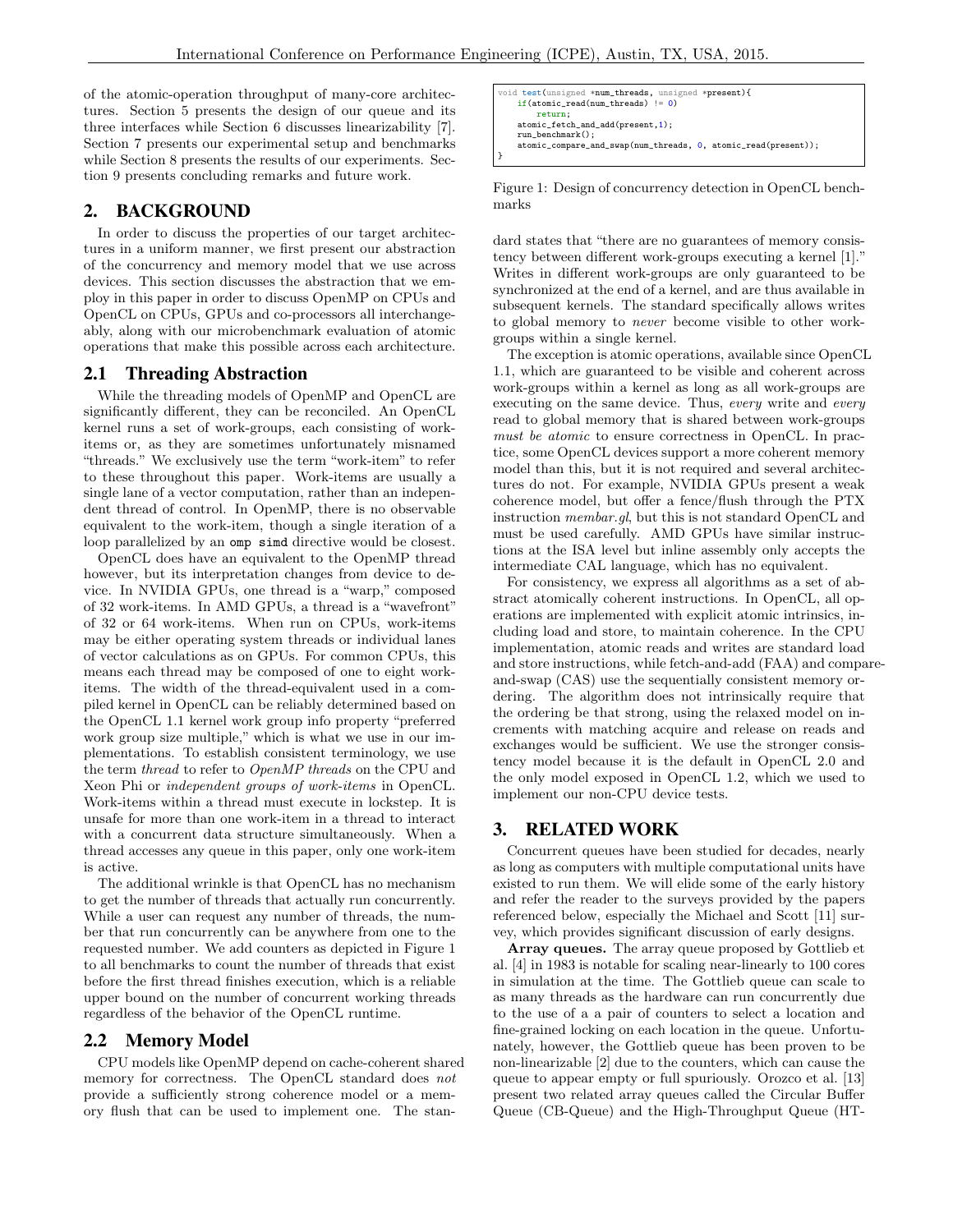Queue). The CB-queue merges the Gottlieb queue's two counters per side into one and in so doing offers linearizability. In so doing however, the CB-queue loses the ability to detect and return full or empty states to the user. Further, the paper asserts that full and empty status cannot be determined for the CB-queue and provide only blocking enqueue and dequeue calls. Lacking inspection, a closed state, and a non-waiting interface, the CB-queue becomes impractical for any case where the queue may over- or under-flow, as either case may cause an irrecoverable deadlock. The proposed solution to the weaknesses of the CB-Queue is to use the HT-Queue, which regains the ability to detect full and empty by using the same flawed double-counter mechanism employed by the Gottlieb queue.

Contended-CAS queues. Michael and Scott [11] present a pair of unbounded linked-list queues, one lock-free (MSqueue hereafter) and one lock-based. The MS-queue offers a linearizable, lock-free queue using a portable single-word CAS operation and has become the standard unbounded lock-free queue. While this queue has no full state, due to its unbounded nature, it naturally detects empty as a function of the CAS operation, all queues of this and later types support these states without further work, unlike the array queues above. An alternative bounded variant has also been proposed by Tsigas and Zhang (TZ-queue) [14], which uses a slightly different mechanism but performs similarly due to its use of contended CAS for committing operations. Queues like these are also common components of relaxed queues [8, 5]. Relaxed queues reduce contention by relaxing the semantics of linearizability from a strict FIFO queue and spreading the operations across multiple underlying queues.

List of array queues. Morrison et al. [12] combine array and list queues to create the Linked Concurrent Ring Queue (LCRQ). The LCRQ retains lock-freedom while avoiding contended CAS operations in the common case, by using a FAA to select a target element like a blocking array queue might. Since the item selection method is inherently blocking, a dequeuer could get a location and then be forced to wait indefinitely on a slow enqueuer, the LCRQ maintains lock-freedom by allowing threads to skip operations that block for too long, introducing the need for retries. After a certain number of operations, or retries, the underlying concurrent ring queue (CRQ) is closed, requiring enqueuers to allocate and initialize new CRQs and then enqueue them into the LCRQ. The downsides to this approach are the reliance on a double-wide CAS (which while common in x86 is not widely available in mobile or many-core architectures) and the reliance on the potentially frequent and expensive allocation and initialization of new CRQs.

Combining. Hendler et al. [6] embrace the serial nature of lock-free designs and propose a queue that uses coarsegrain locking along with a request-and-assist model called the flat-combining (FC) queue. Since only one thread is actually accessing the queue at any given time, fulfilling requests from other threads, the synchronization overhead and cache coherence traffic are comparatively low. The downside is that the maximum throughput of the FC queue is the maximum throughput of a single thread, regardless of the number of accessors. Even so, the throughput limit is higher than with CAS queues like MS-queue, but it is still bounded to serial performance.

Finally, several of these queues have been evaluated on CUDA GPUs by Cederman et al. [3]. Out of a number of lock-based and two lock-free designs (i.e., MS-queue and TZqueue), they conclude that for higher concurrency, the two lock-free queue designs are nearly always highest performing. The performance they observe for the MS and TZ queues is similar to that found in our results for the same number of workers on comparable GPUs.

## 4. QUEUE CHARACTERIZATION

Each queue type's throughput can be modeled in terms of the time each successful operation blocks other operations from succeeding. In essence, the throughput is the average number of times the critical section of each design can be executed per unit of time. In most queues however, there is no explicit critical section where a lock is acquired and released. Rather the critical section is the time spent in a successful atomic operation, or set of operations, required to complete an action on the queue. This section benchmarks the performance of basic atomic operations across CPUs, GPUs and Xeon Phi and then models the scalability and throughput of different queue types in terms of atomic operation throughput.

#### 4.1 Atomic Performance

To understand the scaling behavior of current queues, we must first understand the scalability of atomic operations on modern architectures. We measure the throughput of each atomic operation on a contended memory location for each number of threads. This is accomplished with a set of microbenchmarks in OpenCL that execute each operation 1,000,000 times per thread, not work-item, and for each successful operation increment a 32-bit counter in a register. At the end of the test, each thread's count is written to a separate memory location in global memory to be summed on the host. The throughput is computed as the number of operations completed divided by the time taken to execute the test, not including data movement or host-side setup.

Figure 2 shows the results of our atomic benchmarks for the five atomic primitives that queue designs commonly rely on, especially the compare-and-swap (CAS) and fetch-andadd (FAA) instructions. The CAS test is further broken down into two components because it is the only atomic operation we tested that can fail. For CAS we present the number of operations that were attempted per unit time, and the number that actually succeeded as separate values. We do not include results for any atomic arithmetic or bitwise operations other than add, but they all perform similarly.

The scalability of the operations on each of the three CPU systems generally follows common knowledge, FAA is faster than successful CAS at high contention by as much as 10×. Neither operation scales well however, losing throughput with additional threads on both Intel systems and gaining only marginally on the AMD system. An unexpected result here however was the write/XCHG performance is higher than read and FAA for most thread counts on the AMD Opteron CPU. This is probably due to a difference in the way that the AMD CPUs handle memory invalidation in their coherence protocol, but a full analysis of the cause is beyond the scope of this paper. In the past, the higher cost of CAS has been considered acceptable in order to offer strong progress guarantees in concurrent algorithms, ensuring that at least one thread makes progress at any given time. The full cost of it was also limited by the compar-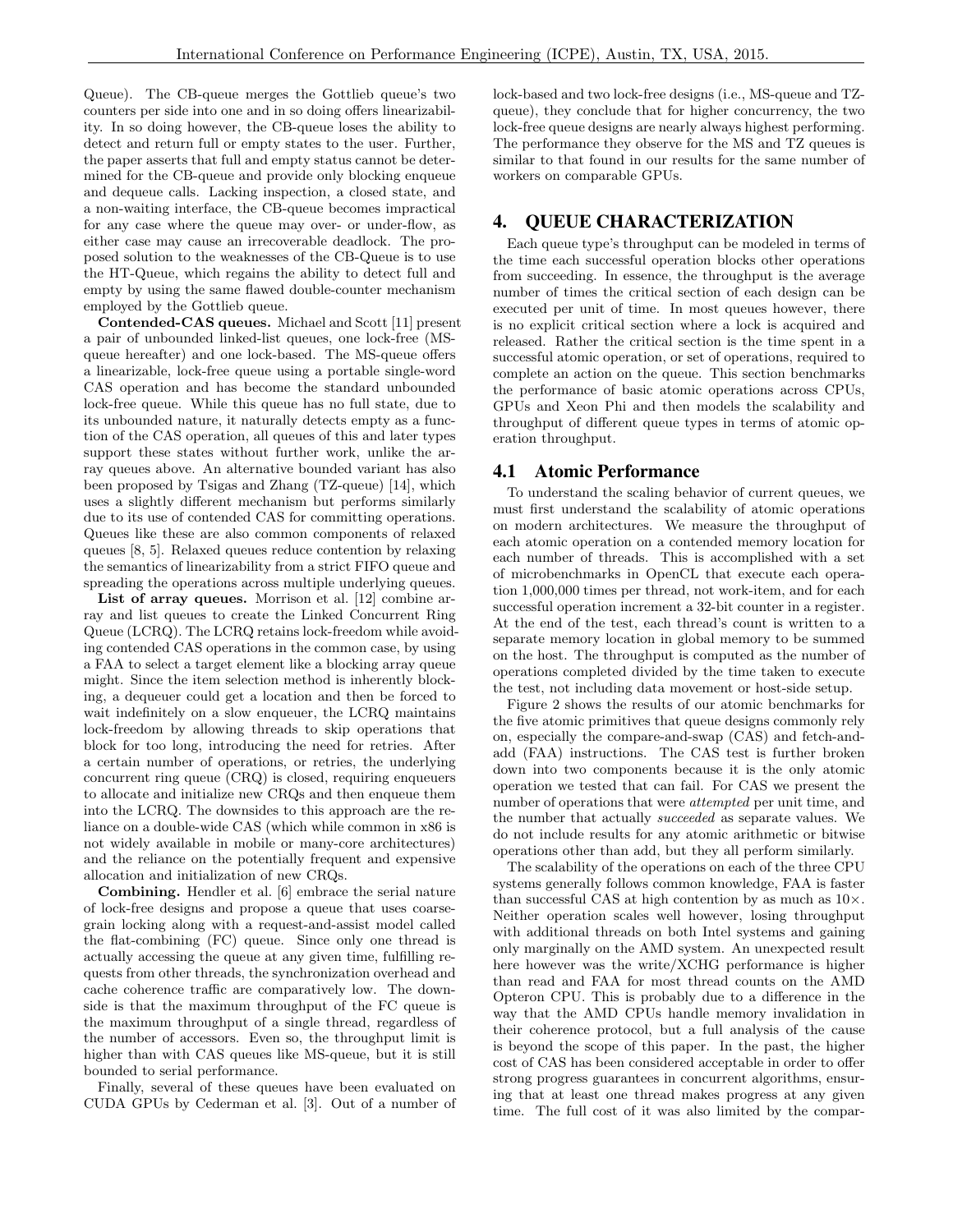

**Operation** <del>□</del> Attempted CAS  $\leftrightarrow$  FAA  $\triangle$  READ  $+$  Successful CAS  $\times$  WRITE  $\leftrightarrow$  XCHG

Figure 2: Contended atomic operation throughput, each thread executes its instruction 1,000,000 times, successful CAS represents only the CAS operations that succeed in updating the value

atively small number of threads that could be run concurrently on CPU systems.

On the GPUs and Intel's Xeon Phi FAA, read, write and exchange throughput scale up dramatically as more threads are added, and attempted CAS operations increase as well. Successful CAS throughput does not increase however, in fact it universally falls as the number of threads contending to update the single target value increases. At worst, the difference between successful CAS and FAA expands to 600× with 1000 threads on the AMD 7970. The stark difference between these results is due to the fact that operations such as FAA, read, write, and exchange can be executed completely in the memory controller without any chance of failure or retry. Contending operations are then simply queued there for later execution. On modern hardware, a single memory location can be incremented by FAA once per cycle in this fashion. CAS operations can also be handled at the memory controller, but if they fail they cannot retry without returning to the program first. As a result, every failure requires a full round-trip back to the processing core for every failing thread, and often an extra read or other logic, before another attempt.

#### 4.2 Queue Throughput Modeling

To evaluate the expected performance of each type of queue across our target architectures, we construct an idealized model of maximum throughput for each type based on its critical operations. We will model the throughput, T, of each queue class in terms of the average latency of the atomic operations used to implement it. By modeling the queues in this way, we can extrapolate their expected scaling behavior as the number of available threads increase in terms of the scaling of their constituent atomics. To simplify the discussion, we treat the arrival distribution and service latency as deterministic and uniform and an arrival rate approaching the throughput. Fixing these allows us to deal directly with the service rate, or the per-operation latency.

Specifically we are going to discuss contended-CAS queues, like the Michael and Scott or Tsigas and Zhang queues; uncontended CAS queues, like the LCRQ or k-fifo queue; combining queues, like the FC-queue; and finally blocking FAA

queues, like the classic array queue of Gottlieb et al. or the CB-queue. Each model is based on an idealized, minimum critical section for each type, and serves as an upper bound on the expected throughput. They do not account for effects of intermixing other operations on the performance of the critical section, which can have significant effects especially on cache-coherent devices. We leave these model extensions to future work.

Contended-CAS queues rely on a CAS operation on a head or tail value to update the queue. We base our model on the canonical MS-queue. The critical section for the MS-queue is the amount of time between a read of the head or pointer value and the completion of a CAS to update it, since the value must not have changed in the intervening period, or the CAS will fail. In addition to the read and CAS, an extra write is required to update the next pointer on an enqueue whereas an extra read to dereference the next pointer is required on dequeue. The resulting max throughput for a given number of threads t, which we will represent as  $T_t$ , is modeled in terms of the average latency of read,  $r_t$ , write,  $w_t$ , and successful contended-CAS,  $c_t$ , by Equation 1. In words, two operations, one enqueue and one dequeue, can complete after a period of three reads, one write and two contended-CAS operations.

$$
T_t = \frac{2}{(r_t \times 2 + c_t) + (r_t + w_t + c_t)}\tag{1}
$$

An un-contended-CAS queue behaves quite differently from a contended version. They tend to use an FAA instruction to either round-robin between queues, in the case of k-FIFO and similar, or to select a slot in the manner of an array queue, which they then update with CAS for safety but without the failure cost of contended-CAS queues. As a result, the maximum throughput is not dependent on successful CAS latency but rather on attempted CAS latency, since in the best case there are no CAS failures in this type of queue. The enqueue and dequeue are also more symmetrical in this case, since the CAS is used as both a reading and writing operation, and no pointer chasing is required in array-based variants. The resulting model, using  $C_t$  and  $a_t$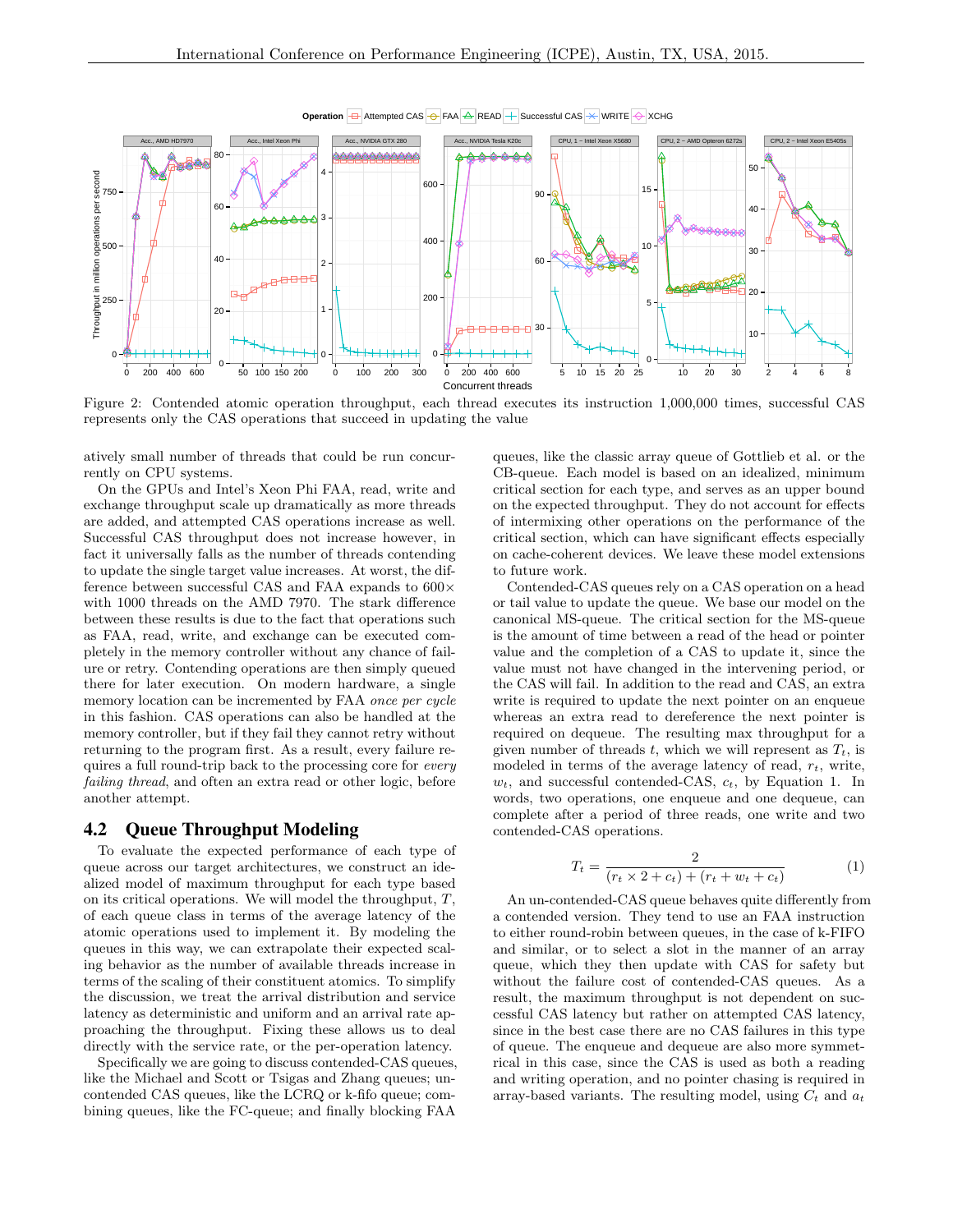

**Operation** <del>□</del> Combining queue  $\rightarrow$  Contended CAS queue  $\rightarrow$  FAA queue  $\rightarrow$  Un–Contended CAS queue

Figure 3: Predicted maximum throughput of each queue for each device and thread count

for average attempted CAS and FAA latency respectively, is presented in Equation 2.

$$
T = \frac{1}{a+r+C} \tag{2}
$$

The combining queue type is unique in that its throughput is dependent on the latency of reads and writes for exactly one thread rather than the throughput a given number of threads is capable of. By using a single thread to perform all operations on the queue at any given time, the maximum throughput at any level of contention is the same. At all numbers of threads we model the combining queue using the atomic latency for one thread in terms of Equation 3. This form is effectively the same as one would use for a serial queue, except that an additional read is performed to determine the operation to perform. This is followed by the operation itself, a read or a write into the queue, and a write to inform the requesting thread of completion.

$$
T = \frac{2}{(r_1 + w_1 \times 2) + (r_1 \times 2 + w_1)}
$$
(3)

Lastly, FAA queues are relatively similar to the un-contended-CAS type in behavior, except that instead of relying on a CAS for the final update they depend on an algorithmic guarantee that the target they receive from the initial FAA will eventually be valid for their use. As a result, the bestcase performance is just an add, a read or write depending on the operation, and a write to update the target for the next thread.

$$
T = \frac{2}{(a+r+w) + (a+w+w)}\tag{4}
$$

The predicted maximum throughput for each design based on the models above and the atomic latency measured in the last section is presented in Figure 3. On the CPUs, it is clear why combining queues have come into favor, since the throughput of a single thread is universally better than that with threads on all cores contending on memory. The contended-CAS type starts as best on all three CPUs with one thread, but universally falls below as the number of threads increases. The un-contended CAS and FAA queue

designs are the most promising for modern high-contention devices such as GPUs however. The prediction for the AMD 7970 and Tesla K20c GPUs show the FAA queue throughput reaching as much as 196 and 377 times faster respectively than the contended-CAS queue on the maximum number of threads. Our modeled results show that the bottleneck of contended-CAS-based synchronization becomes progressively more onerous as the number of threads increases, and incurs an unacceptable level of overhead on many-core devices. Despite the fact that the FAA queue shows the best scaling on high thread counts however, as mentioned in Section 3, the existing array or FAA queue variants all lack at least one desirable property of safety or usability.

## 5. DESIGN

The main goal of our design is to create a queue with as little overhead and as much concurrency as possible while maintaining linearizability and usability. Given the significant throughput advantages demonstrated in Section 4, our goal becomes to produce a linearizable and practical concurrent queue without the need for contended CAS operations in the common case. The CAS operations are normally used to provide a strong progress guarantee, at least non-blocking if not complete lock-freedom, that is highly valuable in environments where oversubscription is common and threads being scheduled out while in critical sections is a significant performance concern. Combining queues have come into being based on the fact that CPUs are less oversubscribed now than they were in the past, and many-core devices such as GPUs often cannot be oversubscribed at all, lacking a context-switching mechanism.

Because oversubscription has become relatively rare in many-core, we propose an array-based blocking queue that, unlike those existing in the literature, offers both inspection of state, in terms of full, empty and number of operations inflight, and linearizability together. We further support safe interaction with the queue from threads that cannot block, or should deal with full/empty states, by providing two distinct interfaces to the same queue, similar to those offered by communication libraries (e.g., TCP sockets). Each interface has different waiting characteristics: (1) a high-throughput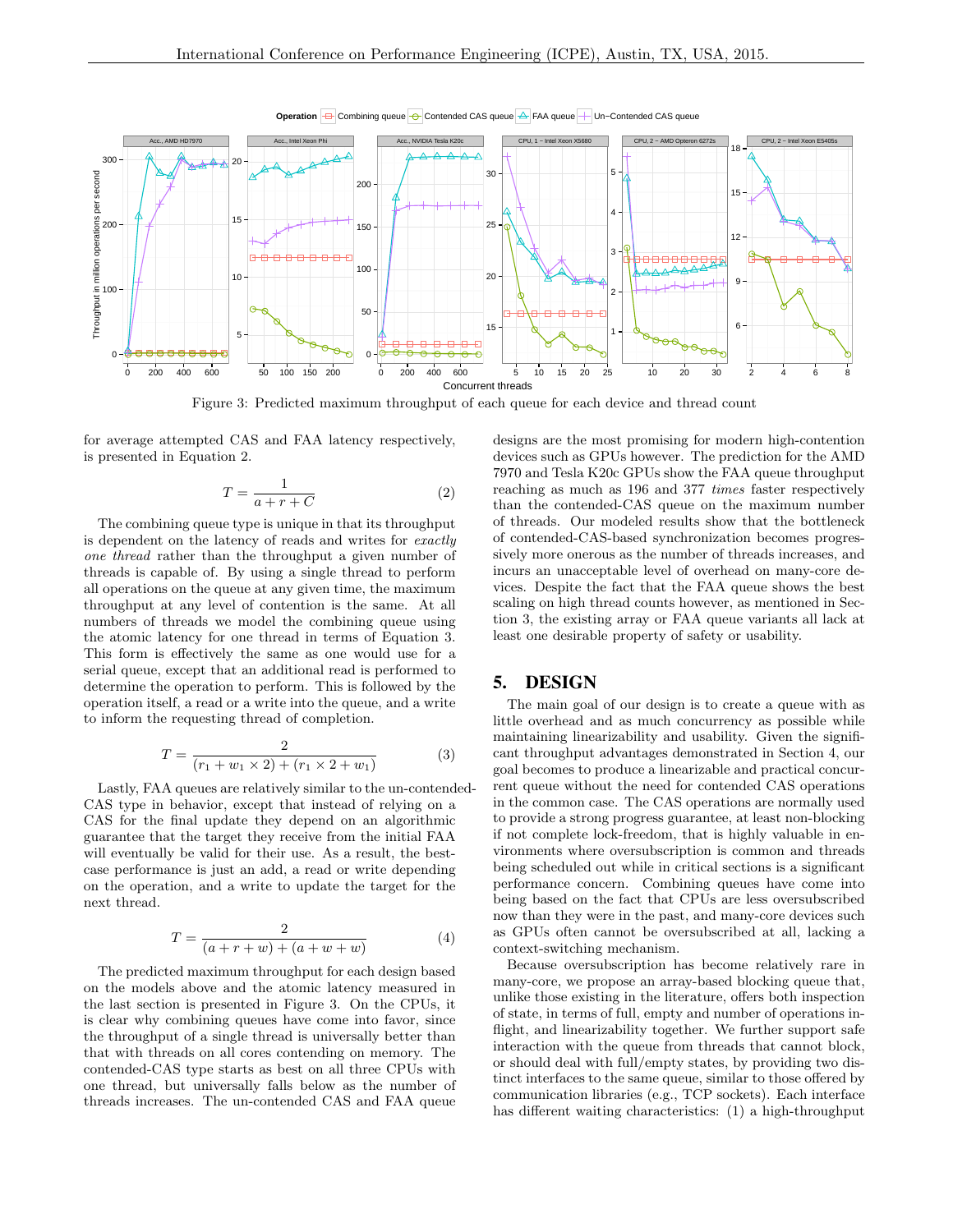blocking interface and (2) a low-latency non-waiting interface.

# 5.1 The Queue Structure

Our queue's structure, represented in Figure 4a, is relatively simple, containing head and tail counters as unsigned integers along with arrays of items and IDs. For simplicity we use unsigned integers as the values, but extensions for arbitrary data are trivial.

In order to correctly handle integer rollover, a real concern as  $2^{32}$  queue operations can complete in a matter of seconds on GPUs, we include a #define for the maximum id value based on the queue size. The maximum is selected such that when the head or tail roll over to zero, the id value will do the same. The MAX\_ID value must be at least double the value of MAX\_THREADS+1 and the sum of MAX\_THREADS and QUEUE\_SIZE, the MAX\_DISTANCE, must be less than half of the maximum value representable by the unsigned integer type storing head and tail. All values in the data structure should be initialized to zero.

#### 5.2 The Blocking Interface

Our blocking functions are represented in Figure 4b.<sup>2</sup> Our blocking functions begin by acquiring a ticket for their current transaction by atomically incrementing their respective counters on line 4. A ticket serves to select both the target location, by being modded by QUEUE\_SIZE on line 5, and the id for the transaction. The ID is the number of times the algorithm has passed through the entire queue's length, calculated by the GET\_ID() macro, plus one in the dequeue case. Once the target id is equal to the transaction id the current thread effectively holds a lock on that element of the queue and leaves the loop. A value is then either added to or copied from the queue, as appropriate on line 12, and the id safely incremented to preserve consistency across rollover on line 13, which also frees the next transaction on that slot.

Subsequent, or concurrent, calls to the blocking interface receive unique target addresses and ID combinations without retries or waiting, thanks to the FAA. As long as the queue is not full, each enqueue can complete with a constant total of four atomic operations. When the target item is busy, it waits in the loop at line 7 checking for closed status and backing off as appropriate. This can be a truly blocking operation, yielding to the system to wait on a notification, but is implemented as a busy wait in our tests. The CPU version does use a scheduling yield in the backoff routine to allow other threads to proceed however. The ordering imposed by incrementing the target address at each request has the effect of also enforcing fair ordering and preventing individual starvation in this interface short of a thread dying inside a critical section or complete OS starvation of a thread.

Unlike other blocking array queues in the literature, we contend that a closed state is required for usability, and does not interfere with linearizability. Once all items that will exist have been completely enqueued and dequeued, there must be a way to inform the threads blocked in dequeue to exit. The closed value in the queue is used for this purpose.

Setting closed to true invalidates the queue for all future operations. Closing causes any enqueue or dequeue that is waiting to reverse its ticket acquisition, allowing the status inspection interface to detect when all waiting threads have left, and return immediately with the status CLOSED. All subsequent calls also return CLOSED without attempting to update the queue. This is equivalent to closing a communication channel like a socket or file descriptor.

## 5.3 The Non-Waiting Interface

Figure 4c presents our non-waiting interface. Fundamentally, the non-waiting functions are inverted versions of the blocking functions. Rather than immediately reserving a ticket, which could require them to block, the non-waiting functions simply read the value. Having read a ticket, they check whether the current target item is ready on line 7. If the id value indicates the item is busy then acquiring an item at this time would require blocking, so BUSY is returned immediately. If the id matches, the thread attempts to acquire the associated target by incrementing the counter with the CAS on line 9. If the CAS fails, the non-waiting function returns BUSY, otherwise it has successfully acquired a ready target so it completes its operation and returns SUCCESS.

While we implemented the blocking interface completely without CAS, to implement the non-waiting functions in that way is infeasible. Specifically, there is no way to atomically acquire a specific ticket without a conditional atomic or transaction, such as CAS, Load-Linked Store-Conditional, or optimally a compare-and-add. Using an unconditional FAA in place of the CAS would get a ticket, but with no guarantee that it would be the ticket which had been checked ahead of time. While this has the same performance consequences as the contended-CAS queues face, it has the advantage of interleaving with the blocking queue, allowing threads to attempt an operation on the queue safely, or a single thread using the interface persistently to watch for persistent full or empty states and act to remedy them. This cannot be done with other blocking queue designs that preserve linearizability, and is a key benefit to the overall design.

Note that we avoid the use of the terms "wait-free," "lockfree" and "non-blocking" in this section. While these functions do not wait, calls to either enqueue\_nb() or dequeue\_nb() will fail if another operation is in progress on the slot they request, or if the queue is full. In a non-full queue, the nonwaiting interface does guarantee that at least one thread makes progress at a time, equivalent to the guarantees made by other array-based queues such as the tz-queue.

#### 5.4 The Status Inspection Interface

Much like the CB-queue, our blocking interface does not support returning "full" or "empty" states directly from the enqueue or dequeue functions. While they are not required for a correct concurrent queue, these states are often used to simplify the detection of completion in a concurrent algorithm, and as such are missed when they are unavailable. Rather than re-designing the algorithm to address this weakness however, we design a separate interface that provides checks for these states as well as the number of waiting threads on either end of the queue. The main difficulty in implementing this functionality is that head and tail can not be directly compared. There is a distinct chance that one, but not the other, has rolled over causing the less-than or greater-than relationships to be reversed.

 $^{2}$  Note that the CPU and OpenCL implementations of all of our interfaces are identical save for the addition of memory qualifiers in the OpenCL version. In fact, our evaluation uses a single source version of all queues for both CPU and OpenCL tests, simply compiled with different compilers.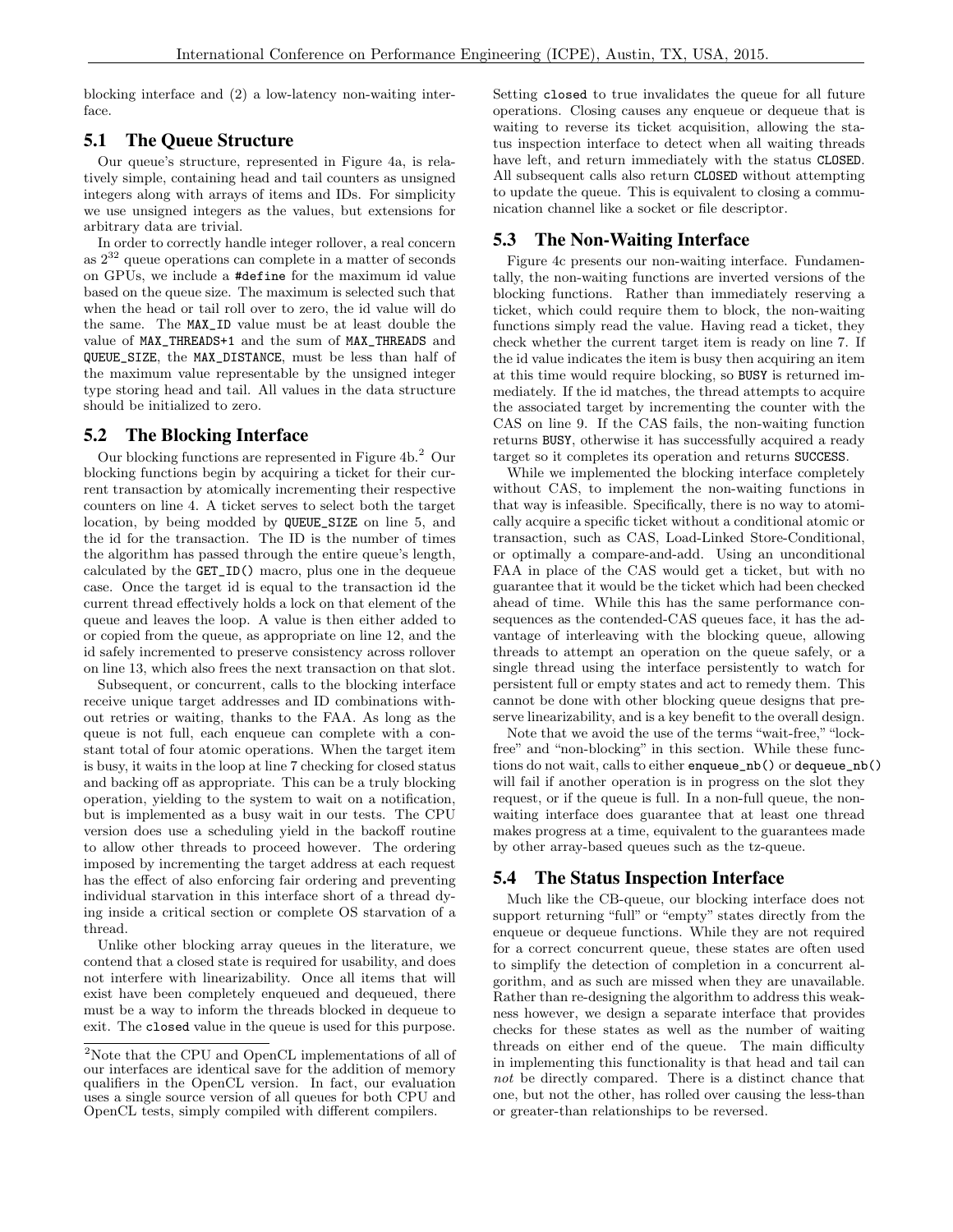

(a) Definitions and Structure

(b) Blocking Interface

(c) Non-waiting Interface

Figure 4: Structure and interfaces to the queue with the volatile keyword removed for space; All "atomic\_\*" calls map to the corresponding atomic intrinsic

We address this case by establishing the maximum absolute distance possible between head and tail and checking to see if the current distance is greater than that maximum. If this happens, it must be because one counter has rolled over and the distance should be calculated across the rollover point. The maximum distance between head and tail in our queue is the sum of the queue length and the maximum number of threads that are allowed to interact with the queue concurrently. If the maximum distance is less than half the maximum value representable by the counter, single-counter rollover can be reliably detected in this fashion. For a 64 bit unsigned integer, the sum of the queue's length and the maximum concurrent accessors must be less than or equal to  $2^{63} - 1$ , which we believe is a reasonable limit. If more is required, the size of the counter should be increased.

## 6. LINEARIZABILITY

To provide a proof of linearizability, we must first define the semantics of our target data structure. Based on instruction ordering our algorithm models a concurrent FIFO queue. When return states, such as empty, full, closed and busy, are included in the requirements for linearizability however, our states do not match. We give our queue the semantics of a channel queue: a queue which models a double-sided communication channel, such as is presented by file descriptors and sockets, that can return success, closed, busy, empty or full. If a channel queue is in the closed state then all functions will return closed. If a non-waiting function cannot complete without blocking, busy is returned. All other cases model a concurrent FIFO queue, allowed only to return success, full or empty. In truth, this semantic is more common of concurrent queues in production than the traditional model's restriction to empty, full and success, and is modeled by the interface of the standard BlockingQueue class in Java as well as the interface to the concurrent WaitingQueue class proposed for inclusion in the  $C++1y$  standard.

Using the techniques and definitions presented by Herlihy et. al. [7], we model access to our concurrent queue as a history h. That history is a potentially infinite series of invocation and response events, representing the beginning and end of calls to functions defining our interface. Any response in  $h$  is necessarily preceded by a matching invocation in  $h$  but it is valid for an invocation in  $h$  to remain pending, lacking a response, at the end of h. Events are said to be ordered in  $h$  only if the response of an event  $e_1$ precedes the invocation of an event  $e_2$  and this relation is denoted by  $e_1 \leq_h e_2$ . Any pair of events that cannot be compared in this way is said to overlap, and thus may be ordered arbitrarily with respect to one another. The history, h, is linearizable if the strict partial order can be fixed into a total order  $\rightarrow_h$  such that the specifications of the object are preserved.

Any history that can be produced by our implementation can be associated with a history mapped onto an auxiliary array of infinite size. Using this auxiliary array, our algorithm guarantees that every enqueue, blocking or nonwaiting, will monotonically increase the values of the tail counter and thus insert elements consecutively into the infinite array. In the same way, our dequeues monotonically increase the value of head and consume elements consecutively. Thus all items are dequeued in the same order they were enqueued, or are overlapped. Any element that is added is accounted for, and cannot be removed until it is acquired. Acquisition can only happen in order, preventing any items from being skipped or dequeued before being enqueued. All interleaving between the blocking and non-waiting interface are also in-order, as they acquire and interact with the queue using the same ticket and turn mechanism.

Given these, the only source of non-linearizable behavior possible is from multiple operations waiting on the same target item with the same id. Given our invariant that the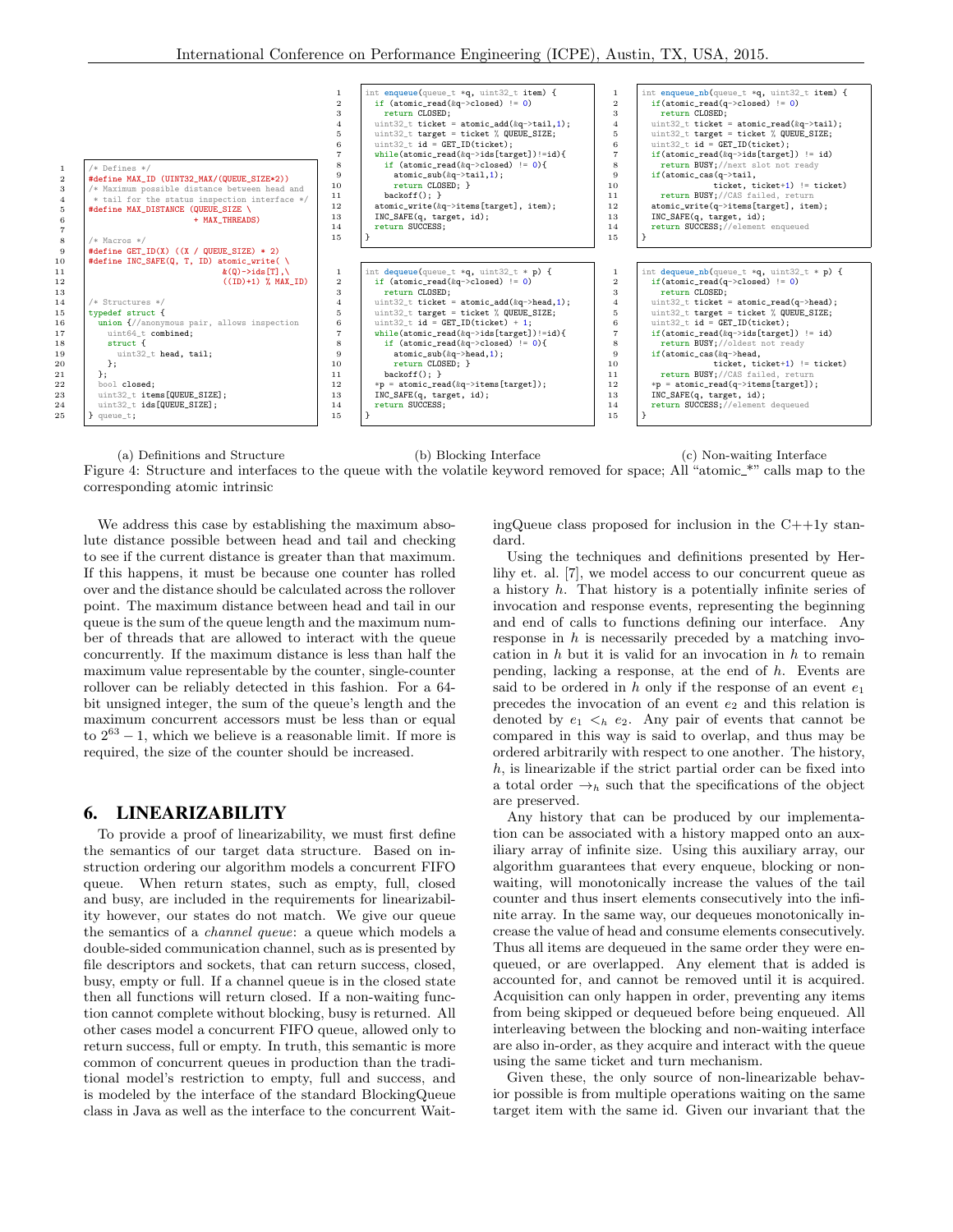MAX\_ID is greater than double MAX\_THREADS, this case cannot occur, as ids are not recycled until the queue has been cycled through completely at least MAX\_ID times. Given that invariant, even if a queue of length one were to have the maximum number of threads waiting on it, both ordering and fairness are preserved between those accesses.

The above sketches a proof of the key invariant for concurrent queues, that if enqueue $(x)$  < enqueue $(y)$ , where x and y are the values enqueued, then dequeue $(x) <$  dequeue $(y)$ or dequeue $(x)$  and dequeue $(y)$  overlap. To simplify reasoning about the ordering, our functions "take effect" at specific points between their invocation and response, but as with any algorithm employing critical sections there is no single instruction that serves as the universal linearization point. Operations are considered to take effect on the status of the queue, observable only through the get\_distance() function and its siblings, after committing to the addition or removal of an element by acquiring a ticket with either FAA or incrementing CAS. All enqueue and dequeue operations are ordered in the sequential history by their increment of the id associated with their target item. Any temporary discrepancy in queue structure between invocation and response is protected by the critical region formed between ticket acquisition and id increment.

#### 7. EXPERIMENTAL SETUP

In order to perform our evaluation across a wide range of modern hardware, we have created a version of each queue using both OpenMP and OpenCL. This section will discuss the evaluated queues, our benchmark designs and the hardware evaluated.

#### 7.1 The Queues

In addition to our own, we include implementations of two traditional lock-free queues, the TZ and MS queues, the Flat Combining (FC) queue, and the LCRQ. All queues are implemented to store 32-bit unsigned integers and where memory allocation would normally be necessary use a nonblocking concurrent free-list of appropriately-sized objects that is pre-allocated before each test. The same free-list mechanism is used on both CPUs and GPUs for consistency, and nearly eliminates de-allocation cost but still incurs initialization cost.

Our MS-queue implementation is directly derived from the source code used in the original MS-queue publication [11]. It has been modified minimally to support thread-based rather than process-based parallelism and the memory model presented by OpenCL. The TZ-queue has been faithfully re-implemented using the algorithm and optimizations described in the paper proposing it [14]. The flat combining queue is based on the authors source but reimplemented in C/OpenCL from the original C++. Lastly, the LCRQ is based on the pseudocode in the publication proposing it  $[12]^3$ . Our LCRQ implementation deviates in two key ways from the original pseudocode, it includes the spin waiting optimization proposed in the paper, and uses 32 rather than 64 bit values. The value size is changed to allow the algorithm to function on devices that support 64-bit but not

128-bit CAS operations. We evaluated the 32-bit version against a 64-bit version of the algorithm and found that the throughput remains within the range of measurement error for all cases.

The OpenCL and OpenMP implementations of each queue share the same source, with only memory location qualifiers, atomics and memory synchronization primitives differentiated through C macros. For all fixed-length queues, the queue length was set at 65,536 elements for the purpose of our evaluation, separate tests with varied sizes did not reveal significant correlation with performance except when using very small sizes, so these results are elided.

#### 7.2 Benchmarks and Methodology

These queue implementations are evaluated across a pair of microbenchmarks designed to measure queue throughput. We define throughput for our evaluation as the number of enqueue and dequeue operations successfully completed per second, or queue operations per second. The first benchmark is a traditional matching enqueue and dequeue benchmark, essentially a balanced producer consumer pattern. All threads execute a loop containing an enqueue, a call to some work, a dequeue, and another call to work. The work between each queue operation is comprised of 100 iterations of addition and multiplication on a value read from and stored back to positions in global memory determined by the value last received from the queue. This work is sufficient to avoid a single thread running through multiple operations without interference, and decreases the performance of the highest throughput implementations by approximately 10% compared to a version without work<sup>4</sup>. Our second benchmark is based on an imbalanced producer/consumer pattern. One in every four threads only enqueues, and the other three only dequeue, these operations are also separated by the same work as in the first benchmark. Both benchmarks are configured to perform as many operations as possible in five seconds and report the number of successful operations. We selected five seconds after running a round of tests ranging from two seconds to a minute and a half per data point and finding that anything over three seconds is sufficient to overcome variance effects across our target platforms.

The OpenMP implementation ends the test by creating an extra thread that sleeps and sets a done value, stopping the test after the specified time. OpenCL offers no such mechanism, neither the extra thread nor the sleep. To get around this, we assign one thread to execute a loop performing mathematical operations on its registers for approximately five seconds. Since the number of operations required changes based on the device, the test and sometimes the queue under test, as a result of register usage changes, our run-scripts automatically tune the number of iterations such that each test runs for between 4.95 and 5.5 seconds on all OpenCL platforms. The downside to this approach is that we lose one potential thread, but with throughputs that range up to three orders of magnitude, evaluation using a fixed time rather than a fixed number of operations is essential.

## 7.3 Devices

Table 1 lists the devices used to conduct our experiments,

<sup>3</sup>We did correct one error in the pseudocode, line 45 should compare (safe,idx,val) rather than (safe,h,val) as the original states, the text description in the original paper agrees with this modification.

<sup>4</sup>Some implementations, including LCRQ, perform better with the work than without it, as a result of reduced contention on the queue producing fewer CAS retries.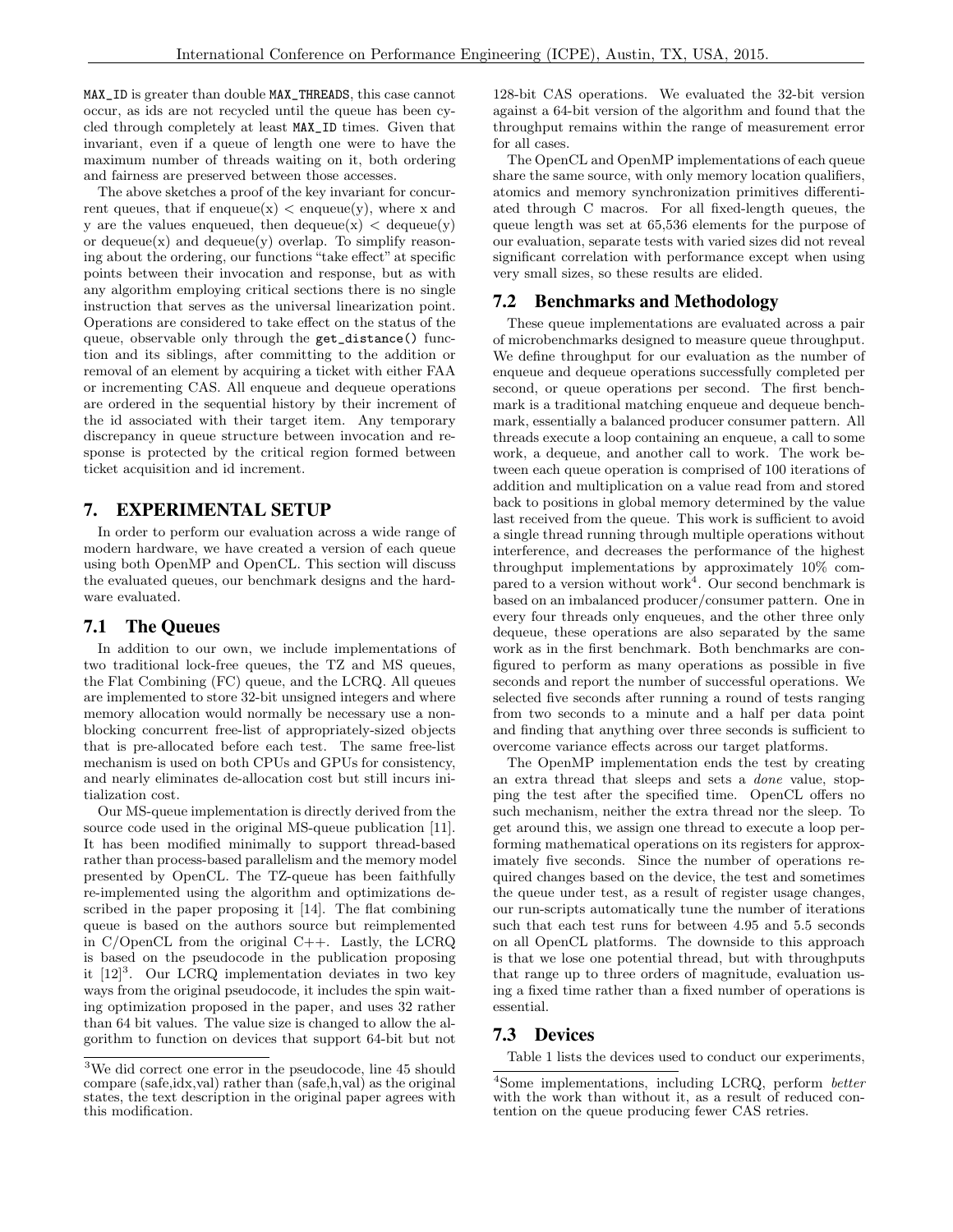| Device               | $\rm Cores/$<br>device | Threads/ | Max.<br>th reads | Max.<br>achieved |
|----------------------|------------------------|----------|------------------|------------------|
| GPUs/Co-processors   |                        | core     |                  |                  |
| AMD HD5870           | 20                     | 24       | 496              | 140              |
| AMD HD7970           | 32                     | 40       | 1280             | 386              |
| AMD HD7990(one die)  | 32                     | 40       | 1280             | 1020             |
| Intel Xeon Phi P1750 | 61                     | 4        | 244              | 244              |
| NVIDIA GTX 280       | 30                     | 32       | 960              | 960              |
| NVIDIA Tesla C2070   | 14                     | 32       | 448              | 448              |
| NVIDIA Tesla K20c    | 13                     | 64       | 832              | 832              |
| CPUs                 |                        |          |                  |                  |
| 2xAMD Opteron 6272s  | 16                     |          | 32               | 32               |
| 4xAMD Opteron 6134s  | 8                      |          | 32               | 32               |
| 2xIntel Xeon E5405s  | 4                      |          | 8                | 8                |
| Intel Xeon X5680     | 12                     | 2        | 24               | 24               |
| Intel Core i5-3400   | 4                      |          | 4                |                  |

Table 1: Target hardware platforms

along with their core counts, the number of thread contexts that can be loaded concurrently on each core, and the maximum hardware threads on the device. Note that the maximum threads listed in the table is the theoretical maximum, and in the case of GPUs is not always achievable due to limitations on available register space. The maximum achieved column lists the largest number of concurrent threads available to our tests, not all queues make it to those values but none make it above. All test systems run Debian Wheezy Linux on a 64-bit 3.2.0 stock kernel. NVIDIA devices use driver version 313.30 and the CUDA 5.0 SDK for OpenCL. AMD GPUs use the AMD APP SDK version 2.8 for OpenCL and the FGLRX version 9.1.11 driver. The Intel Xeon Phi card uses the MPSS gold update 3 driver and firmware. OpenMP tests were compiled with the Intel ICC compiler version 13.0.1 with optimization level 3 and interprocedural-optimization turned on.

#### 8. RESULTS AND DISCUSSION

We evaluate all queues across all hardware discussed above. with the exception of LCRQ on AMD GPUs because the AMD GPUs do not support bitfields or 64-bit atomic CAS. Since our queue presents two interfaces, we present three different configurations for it. Each is labeled in the figures as "New -" followed by which enqueue and dequeue functions it uses for all enqueues and dequeues in the test. The three configurations are the two homogeneous configurations, paired sets of blocking or non-waiting interface calls, plus a version using the non-waiting dequeue with the blocking enqueue. We expect that the most common usecase would be using the blocking interface for all but one, or perhaps a small number, of threads using the non-waiting interface to detect algorithm completion, which is best represented by the blocking results.

#### 8.1 CPU Performance

The CPU results based on these tests can be found in Figure 5. Each CPU is tested from two threads up to the maximum number of hardware threads supported by the system. In multi-socket systems threads are spread in round-robin fashion across dies using the Intel OpenMP "scatter" affinity policy. While the multi-socket systems tend to maintain or lose throughput as threads are added, the single socket Intel Xeon X5680 gains throughput with each additional thread. This due to the fact that the single CPU only has one memory controller, allowing atomics to be completed without out-of-die coherence overhead. The AMD Opteron 6272 results are also notable for having better performance in practice than the predicted maximums from Section 4. Since our predictions are based entirely on 100% contentious atomic throughput, our models evidently under-predict for platforms that gain higher throughput of atomic operations when contention is lower.

In terms of the individual queues, in almost all cases the highest throughput comes from our blocking interface, followed by the LCRQ. The TZ and MS queues fare poorly in general across each of the CPUs, their performance degrading with each additional thread due to the increasing CAS retry overhead. On the AMD devices and the Xeon X5680, the FC-queue performs materially better than the classic lock-free variants for the matching enqueue/dequeue benchmark. The FC-queue even gains performance with additional threads on the AMD devices thanks to its comparatively low coherence overhead.

LCRQ's performance on the AMD systems reveals an important characteristic of its design. In the matching enqueue/dequeue test it scales well, performing nearly as well as our blocking interface up to 32-cores. The producer/ consumer benchmark, on the other hand, shows LCRQ's performance degrading sharply as more threads are added. This is due to retries and memory initialization overhead caused, not by CAS, but by LCRQ operations skipping slots by marking them unsafe. Whenever an operation times out, as is common in our imbalanced producer/consumer benchmark, the item reserved by that operation is marked unsafe, and it retries potentially marking many more unsafe along the way. This also means that the matching operation on that item must retry. Eventually, the retries cascade into the closing of the CRQ as a whole, forcing initialization of a new CRQ by all threads attempting to enqueue at that time. We employ the optimizations proposed to minimize this behavior, specifically spin waiting before marking a slot unsafe and employing a high starvation cutoff for enqueues, but still observe the problem. The Intel X5680 does not observe this behavior because of those optimizations, but they are insufficient for the multi-socket systems. This condition could be avoided in LCRQ if it were allowed to wait indefinitely for a matching enqueue, but that would make it blocking, and can actually produce deadlocks in the algorithm, since dequeuers might not be aware of the need to move to a new CRQ.

#### 8.2 Effects of Oversubscription

While we designed our queue with no oversubscription in mind, and for architectures where it is often not possible, it is still at least a potential reality in CPU systems. In order to evaluate the effect of oversubscription on throughput we tested all queues with thread counts from two to 128 on a four-core CPU in Figure 6. All queues include a thread yield as part of their back-off routine, immediately allowing another thread to be scheduled in place of the thread which is waiting.

As has been shown in other recent work [12], the FCqueue suffers greatly from oversubscription as a result of the combiner being scheduled out frequently. The lock-free queues, MS, TZ and LCRQ on the other hand perform quite well in this test, as expected since this is the environment they are designed for. Both the MS and LCRQ designs maintain their performance across the full range. On the other hand the TZ-queue and our non-waiting interface tend to perform better than either by between 10 and 75%.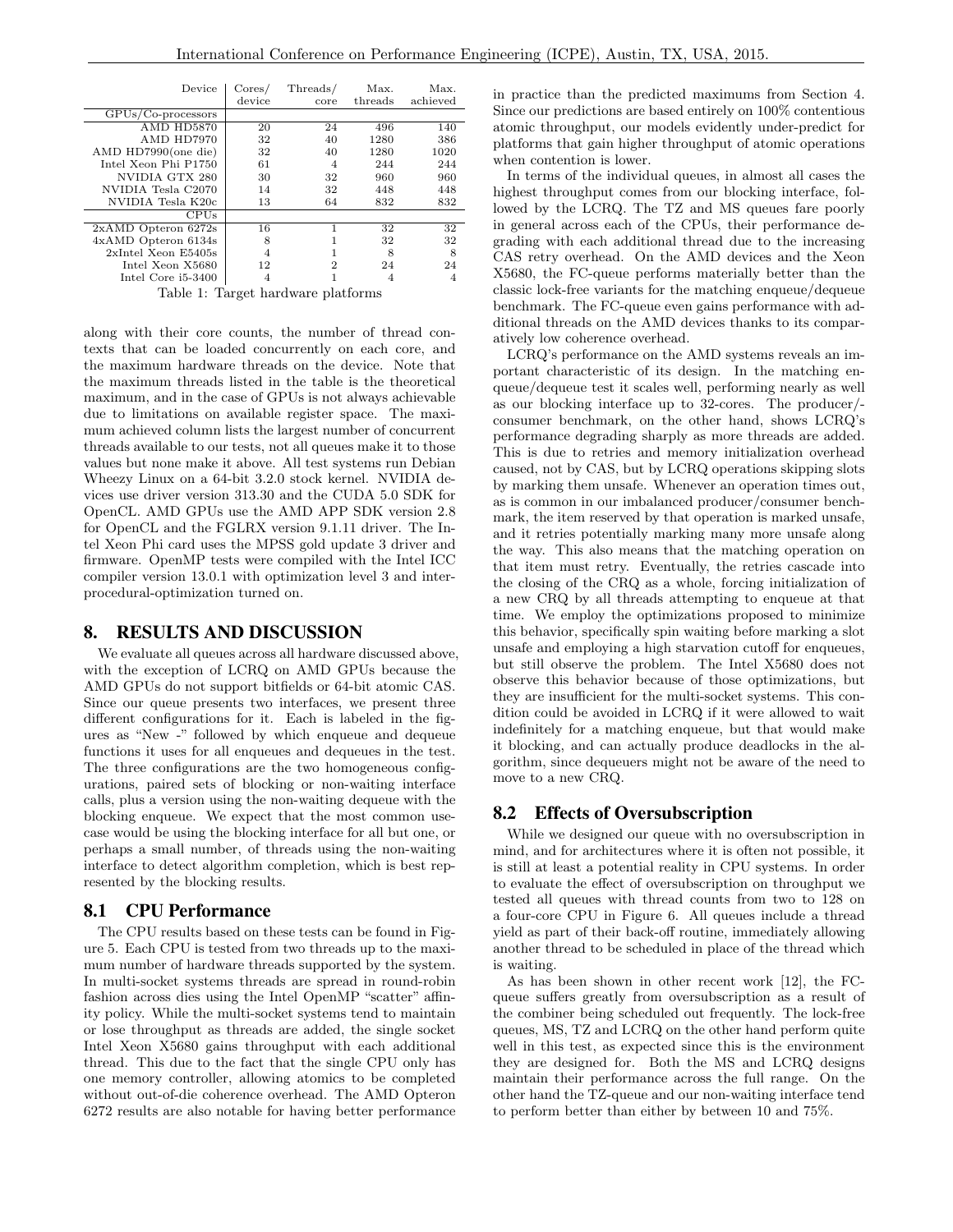

Independent threads Figure 5: Throughput on each CPU across thread counts and benchmarks



Figure 6: CPU performance when heavily oversubscribed, results of tests running from two to 128 threads on a four core Intel CPU

Finally the blocking interface does lose performance as more threads are added, but not so much as might be expected from a blocking design. Since the blocking is extremely fine-grained, and the potential concurrency extremely high, the blocking interface actually outperforms the MSqueue and maintains 50% of its maximum throughput with  $32\times$  more threads than hardware thread contexts.

#### 8.3 Accelerator Performance

This section presents throughput results with the same benchmarks across seven many-core accelerator architectures in Figures 7a and 7b. Please note that unlike the CPU results, the range in performance on the accelerators requires us to use a log-scale for the bandwidth axis on our plots.

The first important difference between the accelerators and CPUs is the sheer number of thread contexts the accelerators support. Even the smallest, the AMD 5870, hosts 140 concurrent thread contexts for most benchmarks, more than four times as many as the CPUs. Recall that this is in threads, not OpenCL work-items, for the number of work-items multiply the threads on AMD GPUs by 64, and NVIDIA GPUs by 32 to get the full number. The two largest go far higher, with the 7990 reaching 1020 concurrently loaded threads, and the K20c hosting 832 for a total of 65,280 and 26,624 work-items respectively. The Phi device runs the OpenMP benchmark source from the CPU tests, so its 244 threads are standard OpenMP threads.

#### *8.3.1 Matching Enqueue/Dequeue Results*

The enqueue/dequeue results on accelerators (Figure 7a) scale more like a single-socket CPU than a multi-socket system. Since the accelerator cores all share a single memory controller, this is expected. The material difference from the CPUs is that each additional thread increases performance noticeably for our blocking interface. On the 7990 the performance scales from 0.585 million operations per second on two threads to 380 million operations per second on 1019 threads. This makes for a  $650\times$  increase in throughput for a roughly  $509 \times$  increase in the number of threads<sup>5</sup>. Similarly, the K20c attains  $256\times$  higher throughput with  $415\times$ more threads. The cache-coherent Intel Xeon Phi coprocessor scales somewhat less than the GPUs, going from 0.963 Mops/s to 11.462, for a more modest but still significant increase in throughput of  $12\times$  for roughly  $120\times$  more threads. The exceptions to the rule in terms of scalability are the GTX280 and C2070 NVIDIA GPUs, whose atomic implementations are less mature, and as a result only scale to a fraction of the throughput of the others.

By far the best performing lock-free design across the accelerators is the LCRQ. On the Xeon Phi its performance is nearly indistinguishable from that of our blocking interface. The NVIDIA implementations do not scale to the full number of threads due to LCRQ's high register usage, but for the thread-counts supported the throughput is quite high.

<sup>5</sup>The super-linear increase in throughput is not due to any super-linear property of the algorithm, but rather to the fact that the GPU tends to run in a lower performance state when under-utilized.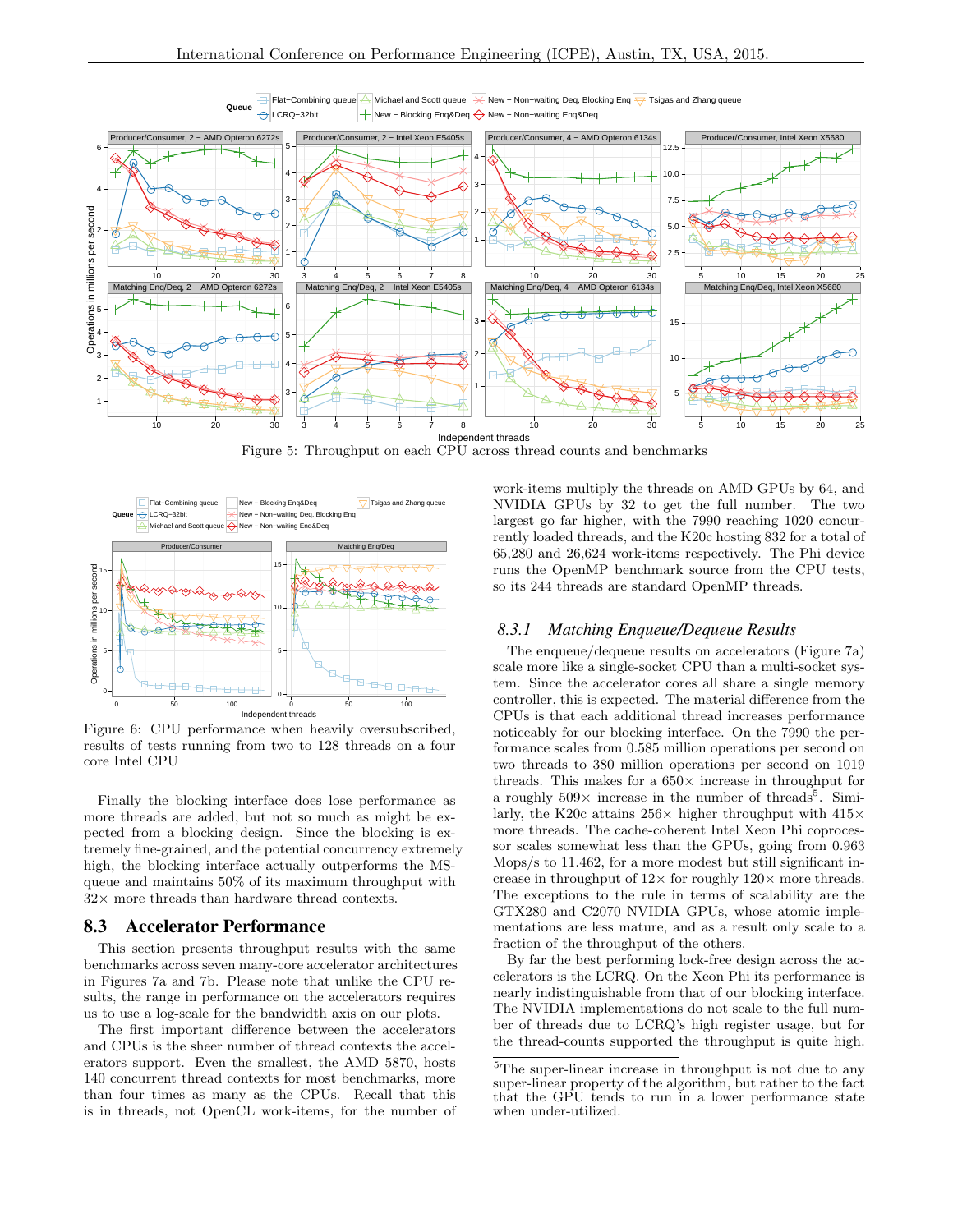

(a) Throughput on each accelerator for the weak-scaling matched enqueue/dequeue benchmark



(b) Throughput on each accelerator for the producer/consumer benchmark, of every four threads, one is producer the other three are consumers Figure 7: Accelerator benchmark results